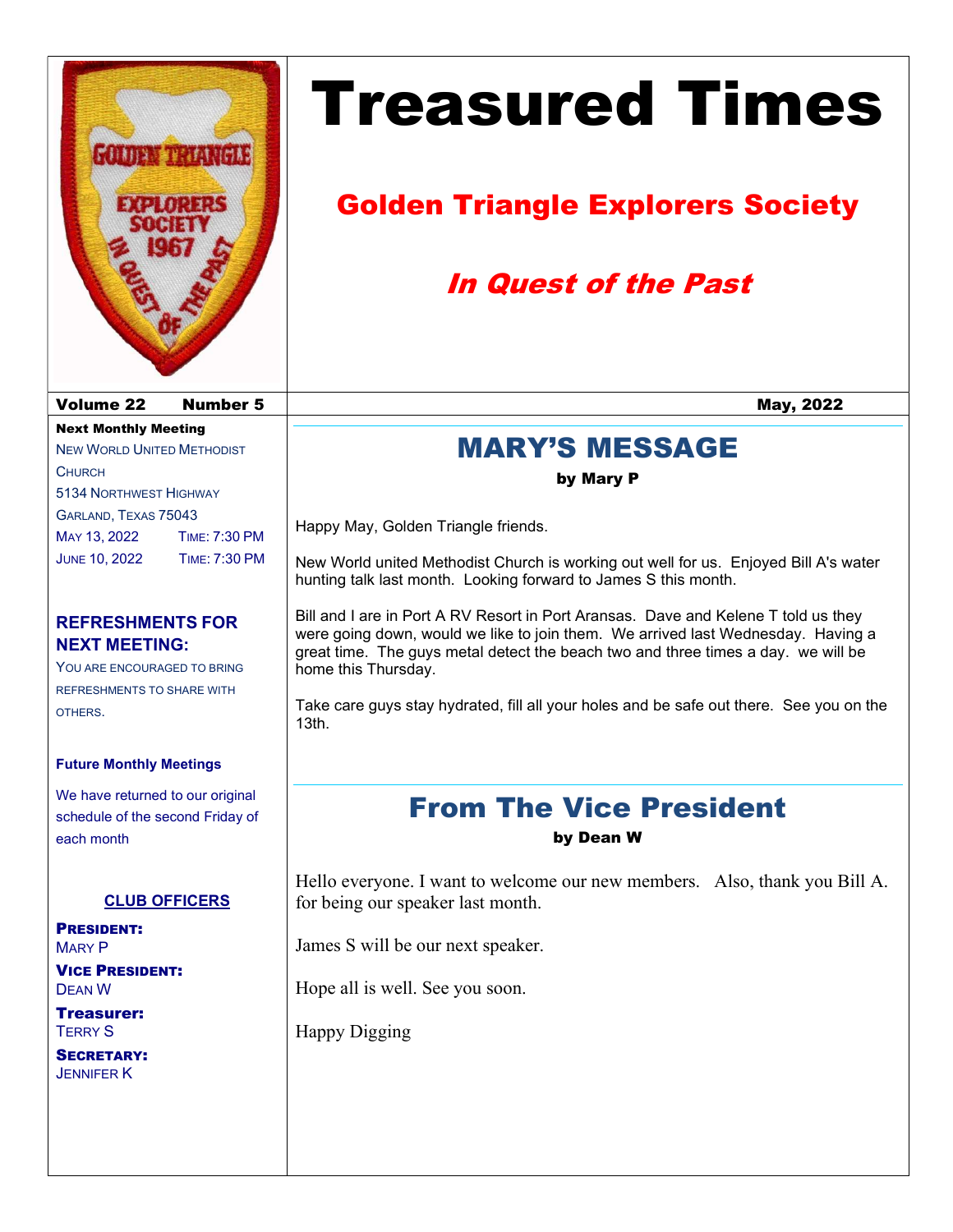#### OTHER CONTACTS

HUNT MASTER: DAVE T REFRESHMENTS CHAIR: TBD

NEWSLETTER EDITOR: MIKE S

WEBMISTRESS: TRACY J

FIND OF THE MONTH CHAIR: ANDRETTA L VELMA S (ASST.)

SEE YOUR MEMBER DIRECTORY FOR TELEPHONE NUMBERS

#### MEMBER ADVERTISEMENTS

This space is reserved for free member ads. Do you have something you wish to sell or buy? Member ads, including pictures, will be printed as space allows.

We also have space for paid ads. If you have a business or service available and wish to advertise to club members (and those who visit our newsletter on the Webpage), reasonable rates apply.

#### MEMBER NOTICE:

Jack L. reminds us all to save our foreign coins. These are used in hunts involving kids who often spend silver coins, especially in vending machines. Bring your foreign coins to any club meeting so we can have a reserve.

#### Minutes of the Last Meeting by Jennifer K

Minutes for the April 8, 2022 Meeting

Meeting was called to order at 7:30pm by President Mary P. Was held at the New World United Methodist Church.

Visitors were: Terry R, Codey K and Doug R with Family.

Health and well being of members: Steve J fell off a ladder in a tree. Had surgery and will need to spend 6 months in a rehab hospital. Kathleen, Andretta L's sister has passed away in Lubbock, TX. Our hearts and prayers go out to the family.

New Business: A damaged coin jar will be brought each meeting to turn in damaged coins. These coins will be turned in for good coins. Dave T is working on the club hunt for this year and requested thoughts such as copper and large cents for one hunt and silver for the second hunt. All agreed these were good ideas.

Old business: Codey K made a motion to remove the last name from all newsletters or any publication. Codey requests the use of only the last initial. Greg W made the  $2<sup>nd</sup>$  motion and after some discussion, the majority agreed to use only the last initial in publications.

Secretary minutes from March Newsletter: Motion for acceptance as correct was made by Codey K, second by Ralph G.

Speaker is Bill A. Bill spoke on water hunting. Bill had his water hunting equipment for show.

Fun Hunt will be held April 9 at 10:00am at Cecil Winters Park in Garland. There is a \$2 fee to enter the Token Hunt.

Door Prize Winners: Mikey C, Terry R. Dave T, Kiran R, Bill A and Mary P won a silver dime.

Marble Raffle Drawing: Michael N who pulled a white marble and won \$5.00.

Find of the month winners can be found in the newsletter.

Fundraiser winners are: 1880-O Morgan Dollar Terry R 1880-S Morgan Dollar Michael N 1922 Peace Dollar Michael N 1992 Silver Eagle Michael N 2002 Silver Eagle Michael N 1944 Walking Liberty Half Dave T 1899-S Barber Quarter Mike S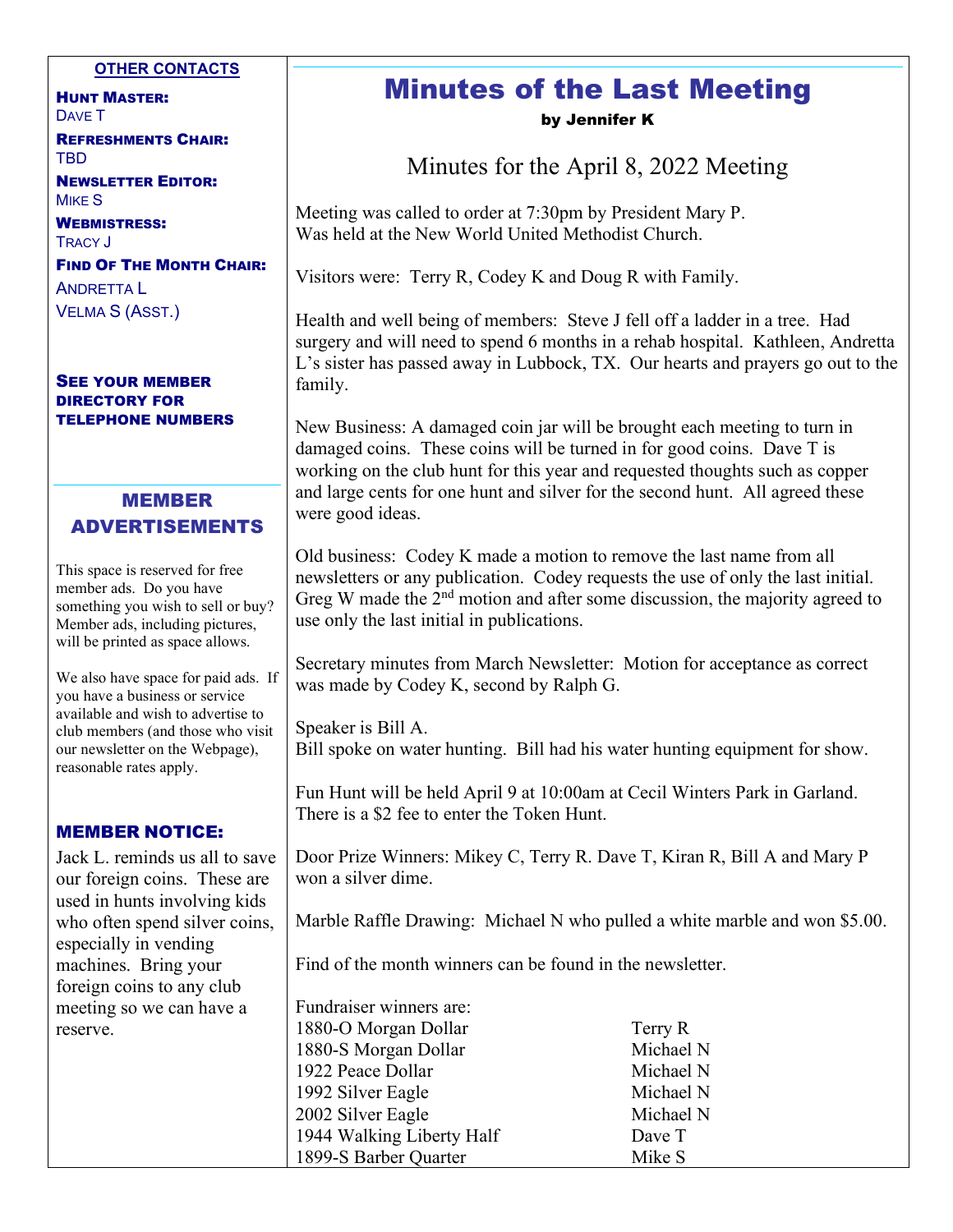1924 Standing Liberty Quarter Terry R 1964 Washington Quarter Michael N 1905 Barber Dime Frank M

February Birthdays- Doug R Name tag drawing – Greg W

Meeting adjourned

## Huntmaster's Report

by Dave T

ED NOTE: Not received in time to publish.

### MEMBER NEWS

This space will be used for member submissions of news concerning their finds and activities. Perhaps even a few family items or recipes?

# FINDS OF THE MONTH CONTEST

| Place               | Winner    | Item                    |  |  |  |  |  |
|---------------------|-----------|-------------------------|--|--|--|--|--|
| <b>COINS</b>        |           |                         |  |  |  |  |  |
| 1 <sup>st</sup>     | Michael N | 1866 3 Cent Piece       |  |  |  |  |  |
| 2 <sup>nd</sup>     | Dave T    | 1944 Walking Liberty    |  |  |  |  |  |
| 3 <sup>rd</sup>     | Dean W    | 1910 Barber Dime        |  |  |  |  |  |
|                     |           |                         |  |  |  |  |  |
| <b>JEWELRY</b>      |           |                         |  |  |  |  |  |
| 1 <sup>st</sup>     | Terry S   | 3 Pieces in One Hole    |  |  |  |  |  |
| 2 <sup>nd</sup>     | Michael N | Silver Lady's Ring      |  |  |  |  |  |
| 3 <sup>rd</sup>     | Frank M   | 10 Kt Gold Chain        |  |  |  |  |  |
|                     |           |                         |  |  |  |  |  |
| <b>RELICS</b>       |           |                         |  |  |  |  |  |
| 1 <sup>st</sup>     | Dean W    | Yale Lock - Late 1800's |  |  |  |  |  |
| 2 <sup>nd</sup>     | Dave T    | Airplane Button         |  |  |  |  |  |
| 3 <sup>rd</sup>     |           |                         |  |  |  |  |  |
|                     |           |                         |  |  |  |  |  |
| <b>MOST UNUSUAL</b> |           |                         |  |  |  |  |  |
| 1 <sup>st</sup>     | Dean W    | Pocket Watch            |  |  |  |  |  |
| 2 <sup>nd</sup>     | Dave T    | Gut Shot Soldier        |  |  |  |  |  |
| 3 <sup>rd</sup>     | Michael N | Fireman Plaque          |  |  |  |  |  |
|                     |           |                         |  |  |  |  |  |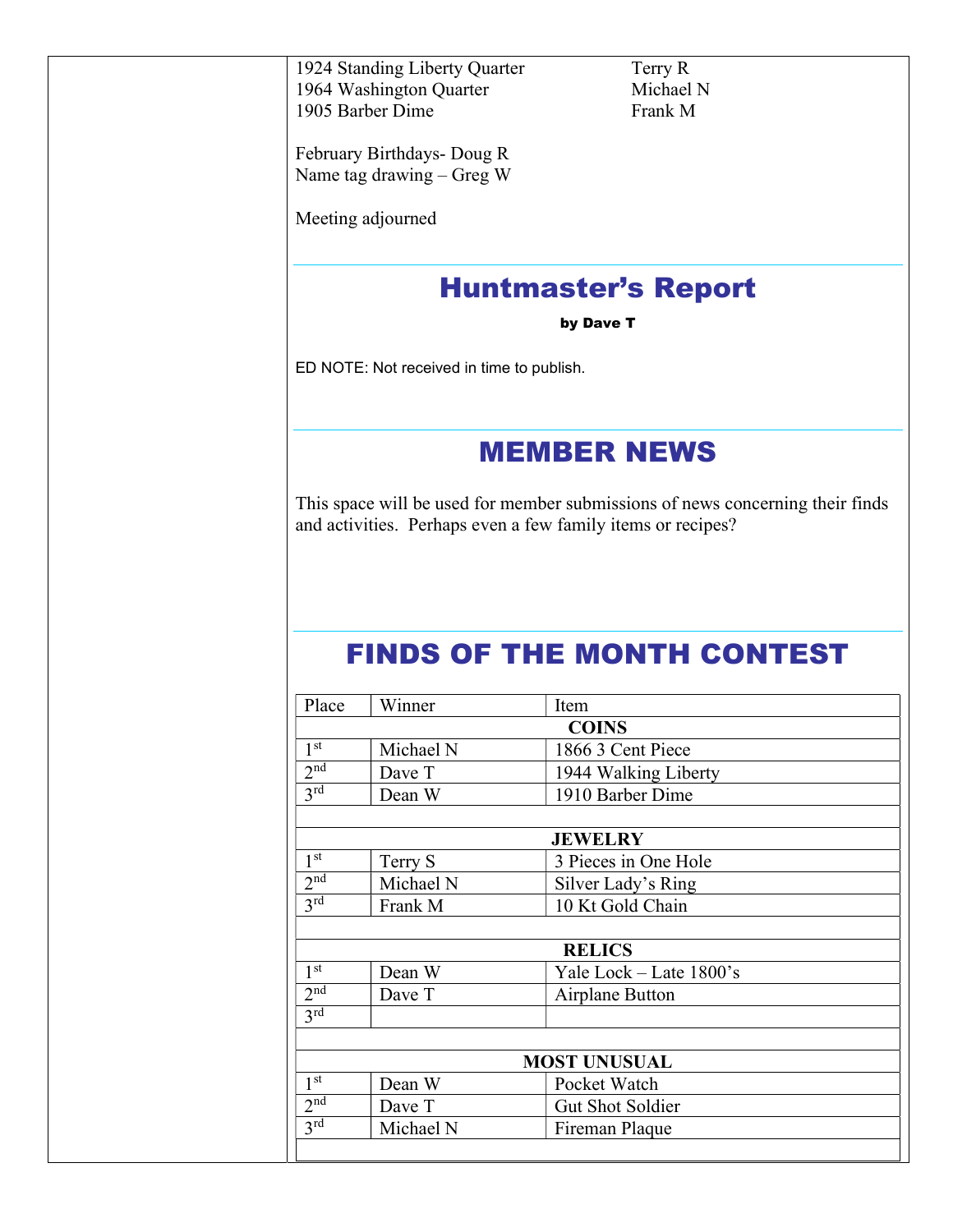| <b>SECOND CHANCE</b> |           |                              |  |
|----------------------|-----------|------------------------------|--|
| 1 st                 | Michael N | <b>WWII Air Force Button</b> |  |
| $\gamma$ nd          | Dave T    | 1909 VDB                     |  |
| 2rd                  | Terry S   | Coca Cola Token              |  |
|                      |           |                              |  |
|                      |           |                              |  |
|                      |           |                              |  |

# PHOTOS

None Received This Month

## An Interesting Article from One of Our Members

# Rare Coin Made in Colonial New England Could Fetch \$300,000

An extraordinarily rare coin with a face value of just pennies when it was minted in mid-17th century New England could sell for the equivalent of about \$300,000 when it's put up for auction in London next month.

By Associated Press| Oct. 21, 2021, at 1:13 a.m.

By MARK PRATT, Associated Press

An extraordinarily rare coin with a face value of just pennies when it was minted in mid-17th century New England could sell for the equivalent of about \$300,000 when it's put up for auction in London next month.

The silver one shilling coin made in Boston in 1652 — considered the finest example of the roughly 40 such coins known to still exist — was recently found in the United Kingdom inside a candy tin containing hundreds of older coins, auctioneer Morton & Eden Ltd., said in a statement Wednesday.

James Morton, the auctioneer's coin specialist, called the New England coin the "star of the collection."

"I could hardly believe my eyes when I realised that it was an excellent example of a New England shilling, struck by John Hull in 1652 in Boston for use as currency by early settlers in the Massachusetts Bay Colony," he said in a statement.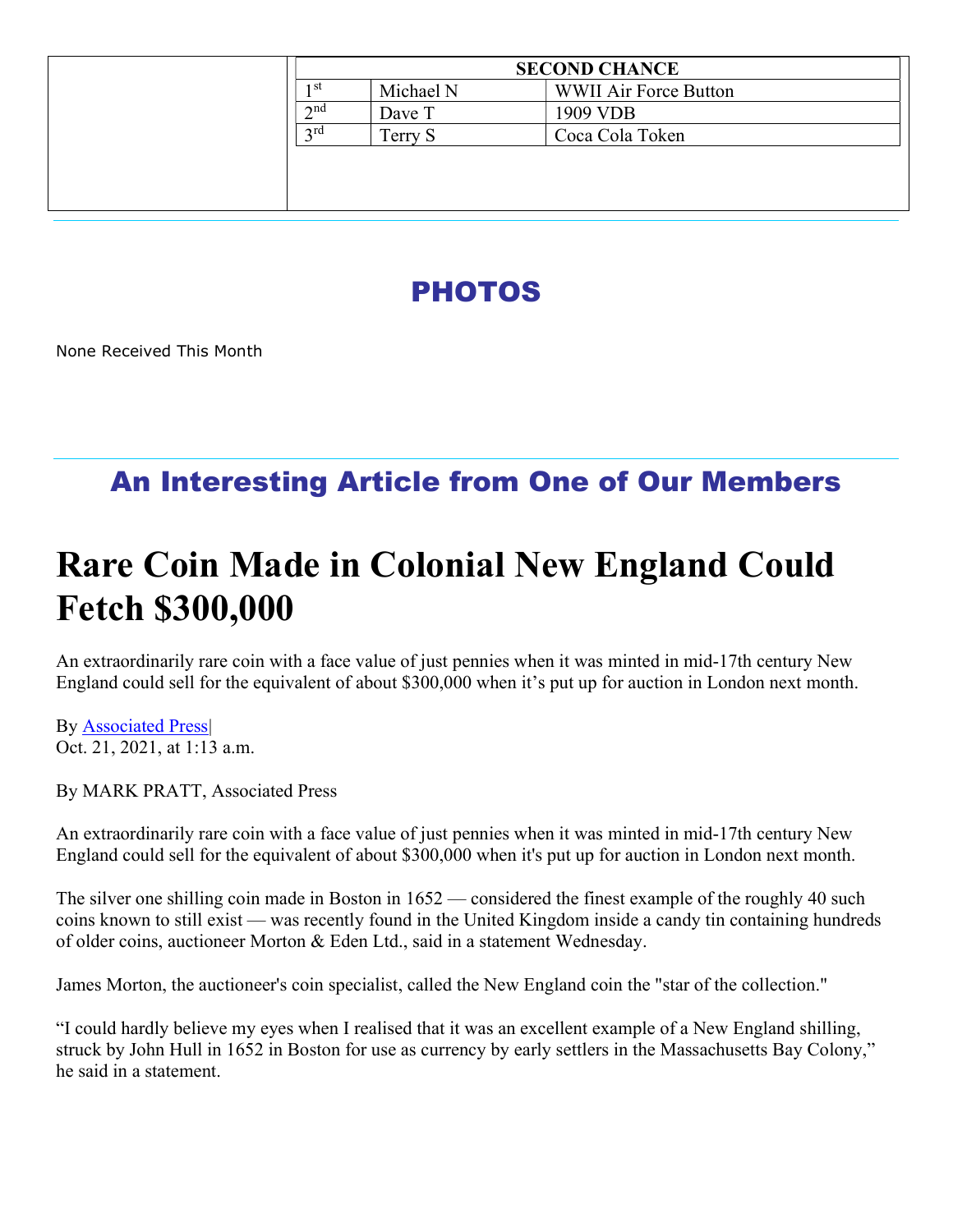

In this Sept. 9, 2021 photo provided by auctioneer Morton & Eden Ltd., a rare 17th century one shilling coin is displayed above a metal box containing other coins, at the auction house, in London. Morton & Eden Ltd. says the extraordinarily rare coin, with a face value of just pennies when it was minted in mid-17th century New England, could sell for the equivalent of about \$300,000 when it's put up for auction in London next month. (Menelaos Danellis/Morton & Eden Ltd. via AP) The Associated Press

The Massachusetts General Court in 1652 appointed Hull and his assistant, Robert Sanderson, as Boston mintmaster, responsible for producing North America's first silver coinage. The mint, considered treasonous by King Charles II, was shut down in 1682, according to the statement.

The coin of rudimentary design has the initials NE for New England on one side, and the Roman numeral XII, for 12, the number of pennies in a shilling, on the other.

Jim Bailey, a coin expert and metal detectorist in Warwick, Rhode Island, who caused a sensation earlier this year by unearthing 17th-century silver coins believed linked to the notorious English pirate Henry Every, called the U.K. shilling "a phenomenal discovery."

"The coin has tremendous eye appeal," Bailey said Wednesday. "Because there are only about 40 such coins in existence, this specimen can be called the finest known."

The coin was consigned to the auctioneer by Wentworth "Wenty" Beaumont, whose father found it in a tin in his study at the family estate in northern England.

Beaumont's ancestor, William Wentworth, was an early settler of New England who is thought to have arrived in the Colonies in 1636 and likely obtained the coin new. The Wentworths became a prominent family in New Hampshire.

"I can only assume that the shilling was brought back from America years ago by one of my forebears," Beaumont said in a statement.

The online auction, which includes several other early American coins, is scheduled for Nov. 26.